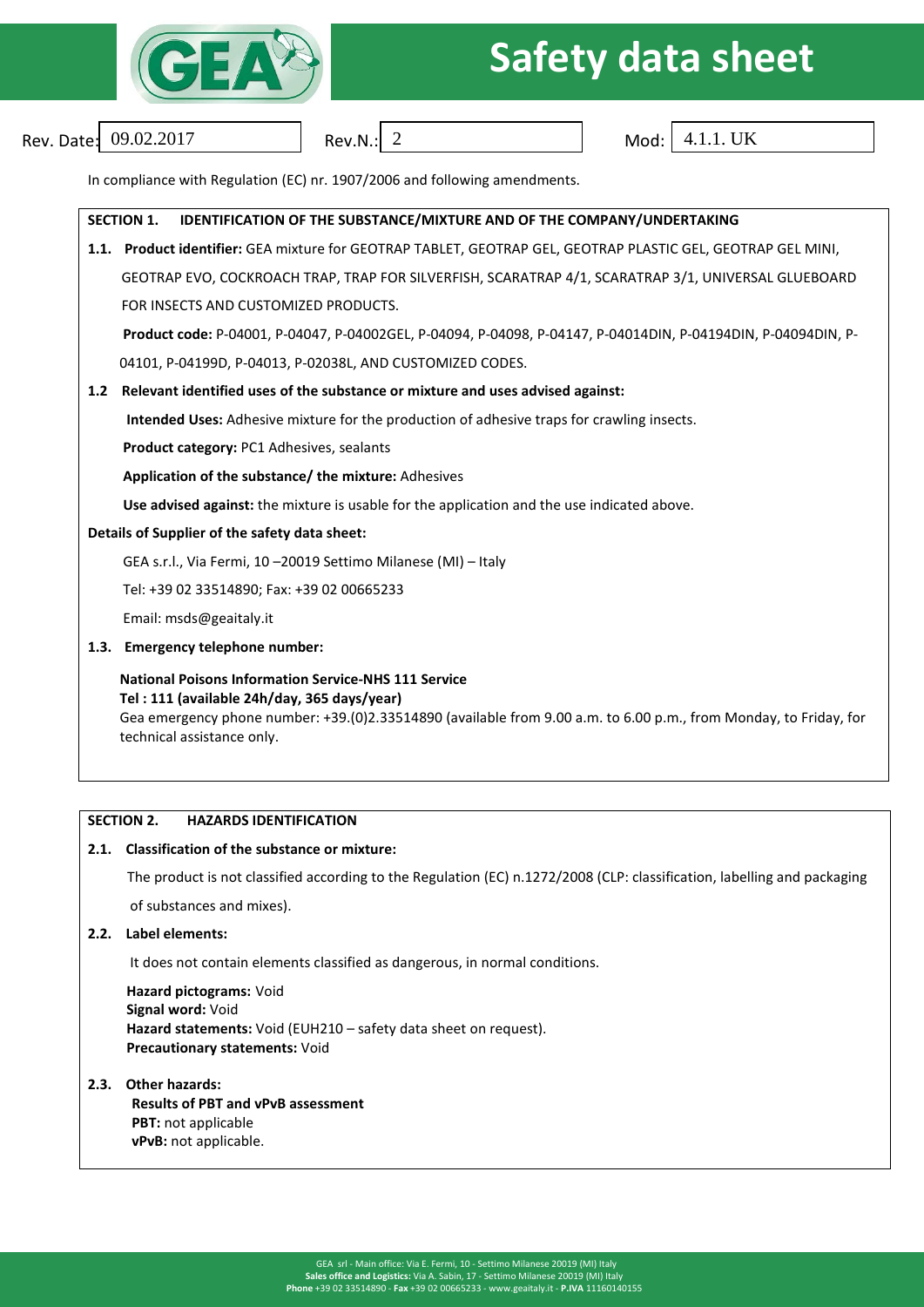

# **ANS Safety data sheet**

Rev. Date:  $09.02.2017$  Rev.N.: 2

Mod:  $4.1.1$ . UK

**SECTION 3. COMPOSITION / INFORMATION ON INGREDIENTS**

**3.1. Substances:** not applicable

**3.2. Mixtures:**

**Description:** Hot melt adhesive added used as it is or mixed with flavour for food products.

It contains: no dangerous substance.

The whole text of the H statement is indicated in Section 16 of the present MSDS.

### **SECTION 4. FIRST AID MEASURES**

### **4.1. Description of first aid measures:**

Only the molten product is considered dangerous for burning risks.

Damages to people using the product are not known, nevertheless, consider the following rules:

**EYES**: Eliminate eventual contact lenses. Rinse immediately with plenty of water, and well open the eyelids. Consult a doctor in case the problem or irritation persist.

**SKIN**: After the contact with the molten product, refresh immediately with cold water. Do not remove the solidified product form the skin. Remove the contaminated clothes and wash them before the following use. Rinse immediately with plenty of water. If irritation persists, seek medical treatment.

**INHALATION**: Supply to fresh air. Consult a doctor in case of symptoms.

**INGESTION**: Seek immediately for medical treatment. Do not induce vomiting. Do not administer substances by mouth if the person is not conscious, if not authorized by a doctor.

**4.2. Most important symptoms and effects, both acute and delayed:** No other information available.

**4.3. Indication of any immediate medical attention and special treatment needed:** No other information available.

**SECTION 5. FIRE FIGHTING MEASURES**

**5.1. Extinguishing media:**

**Suitable extinguishing media: They are the traditional ones:** water spray, foam,  $CO<sup>2</sup>$ .

 **Not suitable media:** none.

**5.2. Particular hazards arising from the substance or mixture** 

No other information are available.

**5.3. Advice for fire-fighters**

**Protective equipment:** No special measures required.

### **SECTION 6. ACCIDENTAL RELEASE MEASURES**

### **6.1. Personal precautions, protective equipment and emergency procedures**

Not necessary.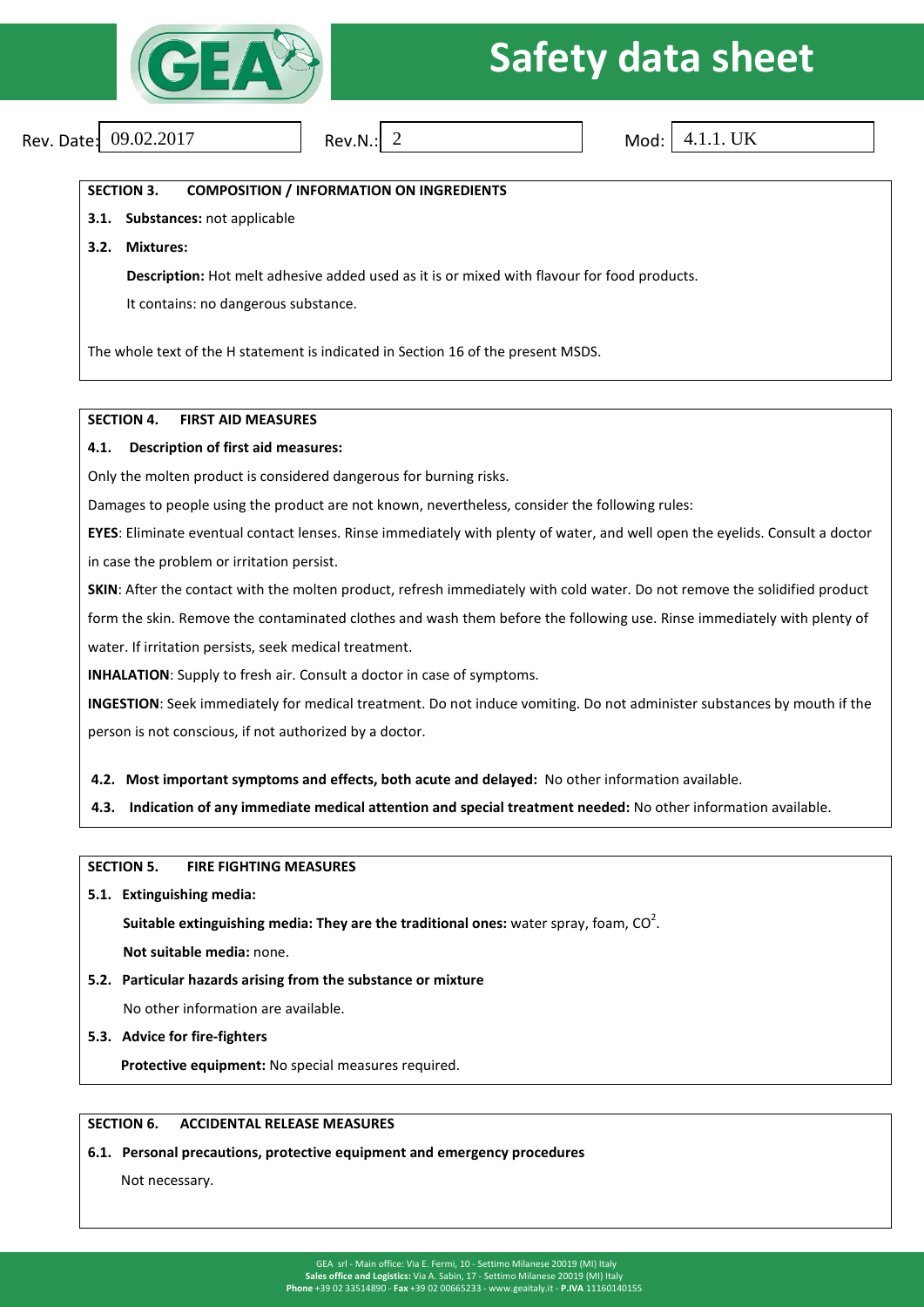

# **Safety data sheet**

Rev. Date: Rev.N.: Mod: 09.02.2017 2 4.1.1. UK

### **6.2. Environmental precautions**

Do not disperse into drains, into surface and ground waters.

### **6.3. Methods and material for containment and cleaning up**

Absorb with liquid-binding material (sand, diatomite, acid binders, universal binders). For other information for a safe

handling please see secrtion 7. The contaminated material waste must be made according to point 13.

**6.4. References and other sections:** see sections 8 and 13.

### **SECTION 7. HANDLING AND STORAGE**

### **7.1. Precautions for safe handling:** No special precautions necessary if used correctly.

 **Information about protection against explosions and fires:** No special measures required.

**7.2. Conditions for safe storage, including any incompatibilities:**

### **Storage:**

**Storehouses and recipients requirements:** Keep to dark, fresh and dry places. **Mixed stocking indications:** not necessary. **Other information about stocking conditions:** none.

### **7.3. Specific end use(s):**

No other information available.

### **SECTION 8. EXPOSURE CONTROLS / PERSONAL PROTECTION**

### **8.1. Control parameters:**

### **Components with critical values that require monitoring at the workplace:**

The product does not contain any relevant quantities of materials with critical values that have to be monitored at the workplace.

**Additional information:** Based on information valid at the time of writing.

### **8.2. Exposure controls:**

 **Personal protective equipment:**

**General protective and hygienic measures:** Avoid skin contact with the liquefied material.

**Breathing equipment:** Not required.

 **Protection of hands:** Heat protection gloves. The gloves material has to be impermeable and resistant to the product/ the substance/ the preparation.

**Material of gloves:** Heat protection gloves.

 **Penetration time of glove material:** The exact break through time has to be found out by the manufacturer of the protective gloves and has to be observed.

**Eye protection:** Safety glasses (Ref. Reg. EN 166)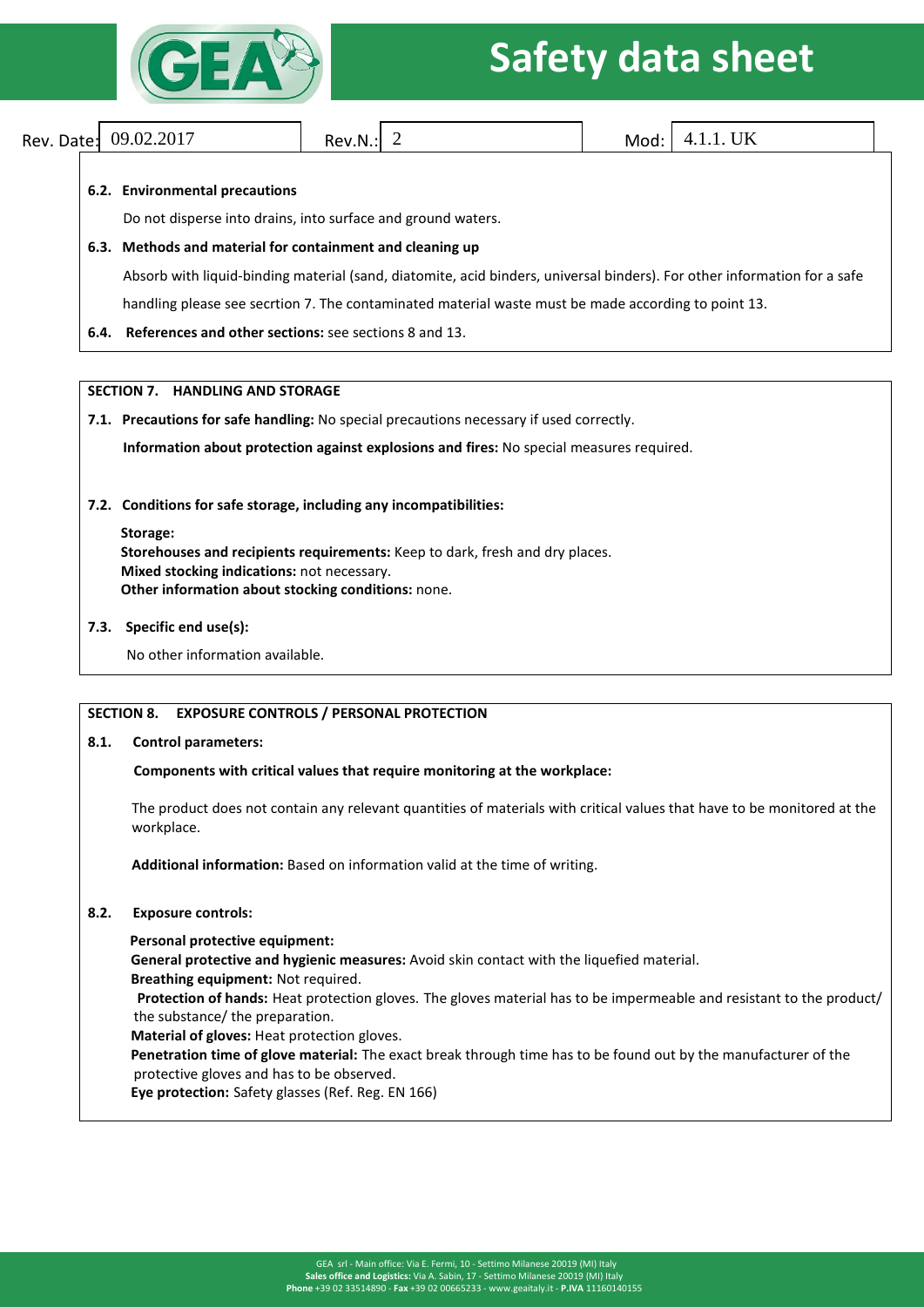

# **REARE Safety data sheet**

| Rev. Date: 09.02.2017                              | Rev.N.: $2$                                                                    | 4.1.1. UK<br>Mod: |
|----------------------------------------------------|--------------------------------------------------------------------------------|-------------------|
|                                                    |                                                                                |                   |
| SECTION 9. PHYSICAL AND CHEMICAL PROPERTIES        |                                                                                |                   |
|                                                    | 9.1 Information on basic physical and chemical properties:                     |                   |
| <b>General Information:</b>                        |                                                                                |                   |
| Appearance:                                        |                                                                                |                   |
| Form: Solid                                        |                                                                                |                   |
|                                                    | Colour: Light yellow or with eventual red strip.                               |                   |
|                                                    | Smell: Neutral or characteristic (liquorice flavour for the flavoured version) |                   |
| <b>Odour threshold: Not determined</b>             |                                                                                |                   |
| pH-value: Not determined                           |                                                                                |                   |
|                                                    | Melting point/Melting range: Not determined                                    |                   |
| Boiling point/Boiling range: > 200 °C              |                                                                                |                   |
| Flash point: $> 200 °C$                            |                                                                                |                   |
| Flammability (solid, gaseous) Not applicable.      |                                                                                |                   |
| Lower flammability limit: Not defined              |                                                                                |                   |
| <b>Upper flammability limit: Not defined</b>       |                                                                                |                   |
| <b>Explosion danger: Not explosive product</b>     |                                                                                |                   |
| Vapour pressure: Not determined                    |                                                                                |                   |
| Density at 20 $^{\circ}$ C: 0,95 g/cm <sup>3</sup> |                                                                                |                   |
| Relative density: Not determined                   |                                                                                |                   |
| Vapour density: Not determined                     |                                                                                |                   |
| Solubility: not soluble in water                   |                                                                                |                   |
|                                                    | Partition coefficient (n-octanol/water): Not determined                        |                   |
| Ignition temperature: not self-igniting            |                                                                                |                   |
|                                                    | Decomposition temperature: not determined                                      |                   |
| Viscosity: not determined                          |                                                                                |                   |
| Organic solvents: 0.0 %                            |                                                                                |                   |

### **SECTION 10. STABILITY AND REACTIVITY**

- **10.1 Reactivity:** there are no particular hazards with other substances in normal use conditions.
- **10.2. Chemical stability:** stable in standard stocking and use conditions.
- **10.3. Possibility of hazardous reactions:** In normal use and stocking conditions, no dangerous reactions can be foreseen.
- **10.4. Conditions to avoid:** No one in particular. Care should be taken while using chemical products.
- **10.5 Incompatible materials:** None in particular.
- **10.6 Hazardous decomposition products:** Dangerous decomposition products are not known.

### **SECTION 11. TOXICOLOGICAL INFORMATION**

In absence of experimental toxicological data on the product, the eventual dangers of the product for health have been evaluated basing on the substances properties, according to the criteria of the Regulation for the Classification. So, consider the concentration of the single dangerous substances indicated in Section 3 to evaluate the toxicological effects deriving from the exposition to the product.

#### **11.1. Information on toxicological effects:**

**Acute toxicity:** Based on available data, the classification criteria are not met.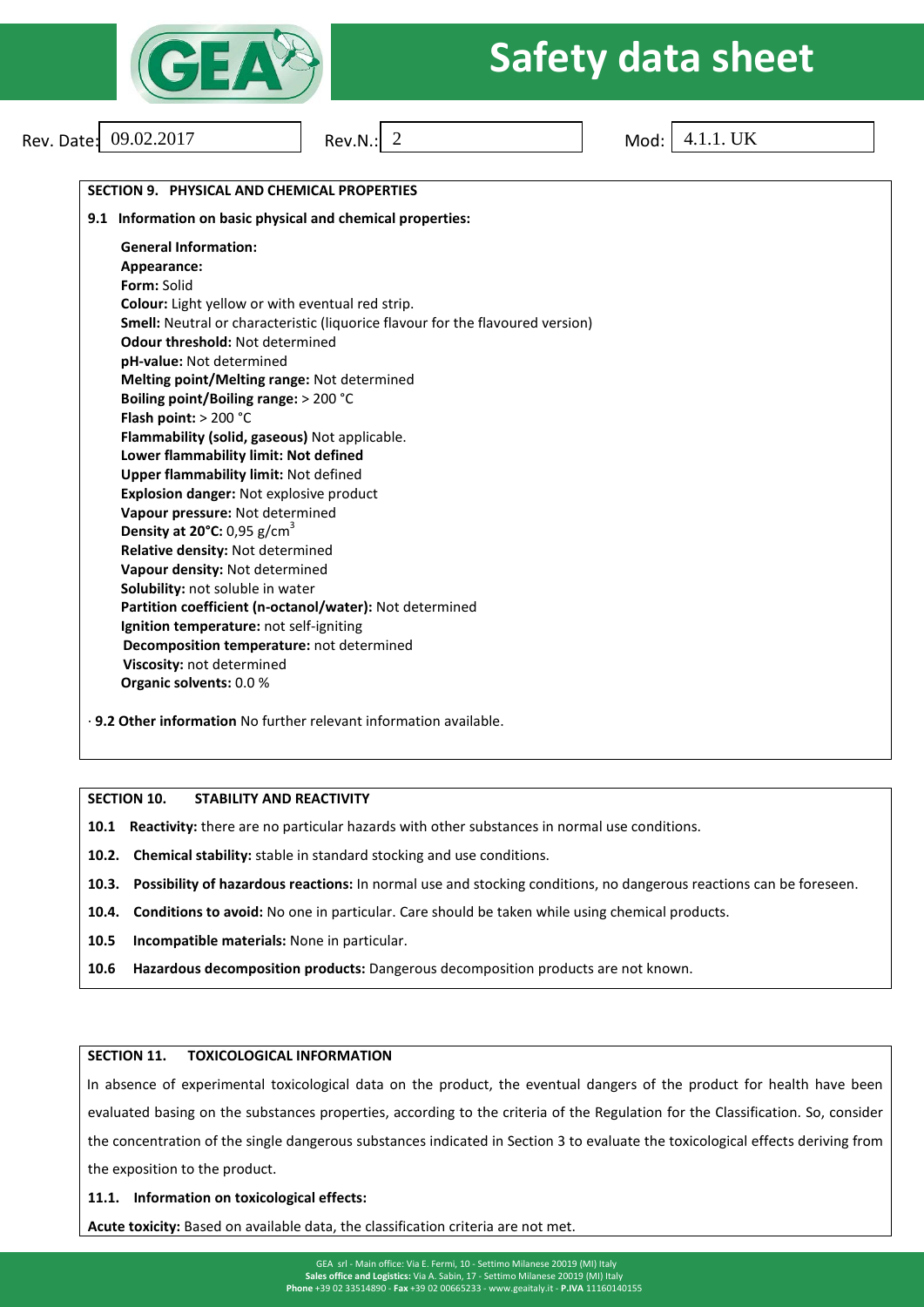

### **Safety data sheet**

### Rev. Date: Rev.N.: Mod: 09.02.2017 2 4.1.1. UK

### Primary irritant effect:

**Skin corrosion/ irritation:** Based on available data, the classification criteria are not met. **Serious eye damage irritation:** Based on available data, the classification criteria are not met. **Respiratory or skin sensitisation:** Based on available data, the classification criteria are not met. **CMR effects (carcinogenity, mutagenicity and toxicity for reproduction): Germ cell mutagenicity:** Based on available data, the classification criteria are not met. **Carcinogenicity:** Based on available data, the classification criteria are not met. **Reproductive toxicity:** Based on available data, the classification criteria are not met. **STOT-single exposure:** Based on available data, the classification criteria are not met. **STOT-repeated exposure:** Based on available data, the classification criteria are not met. **Aspiration hazard:** Based on available data, the classification criteria are not met.

### **SECTION 12. ECOLOGICAL INFORMATION**

**12.1. Toxicity.**

**Aquatic toxicity:** No further relevant information available.

**12.2. Persistance and degradability:** No further relevant information available.

**12.3. Bioaccumulative potential:** No further relevant information available.

**12.4. Mobility in soil:** No further relevant information available.

### **Additional ecological information:**

**General notes:**

Do not allow undiluted product or large quantities of it to reach ground water, water bodies or sewage system.

### **12.5. Results of the PBT and vPvB evaluation. PBT:** Not applicable

 **vPvB:** Not applicable

**12.6. Other hazardous effects:** No further information available.

### **SECTION 13. DISPOSAL CONSIDERATIONS**

### **13.1 Waste disposals:**

**Recommendation:** It must not be wasted together with the household garbage. Do not allow the product to reach the sewage system.

Incineration under approved, controlled conditions by using incinerators suitable or designed for the disposal of hazardous chemical wastes, is the preferred method for disposal.

### European waste catalogue

08 04 10 waste adhesives and sealants other than those mentioned in 08 04 09

### **Uncleaned packaging:**

 **Recommendation:** Disposal must be made according to official regulations.

### **SECTION 14. TRANSPORT INFORMATION**

**Transportation information:** 

**14.1 UN-Number ADR, ADN, IMDG, IATA:** Void

**14.2 UN proper shipping name**

 **ADR, ADN, IMDG, IATA:** Void

**14.3 Transport hazard class(es):**